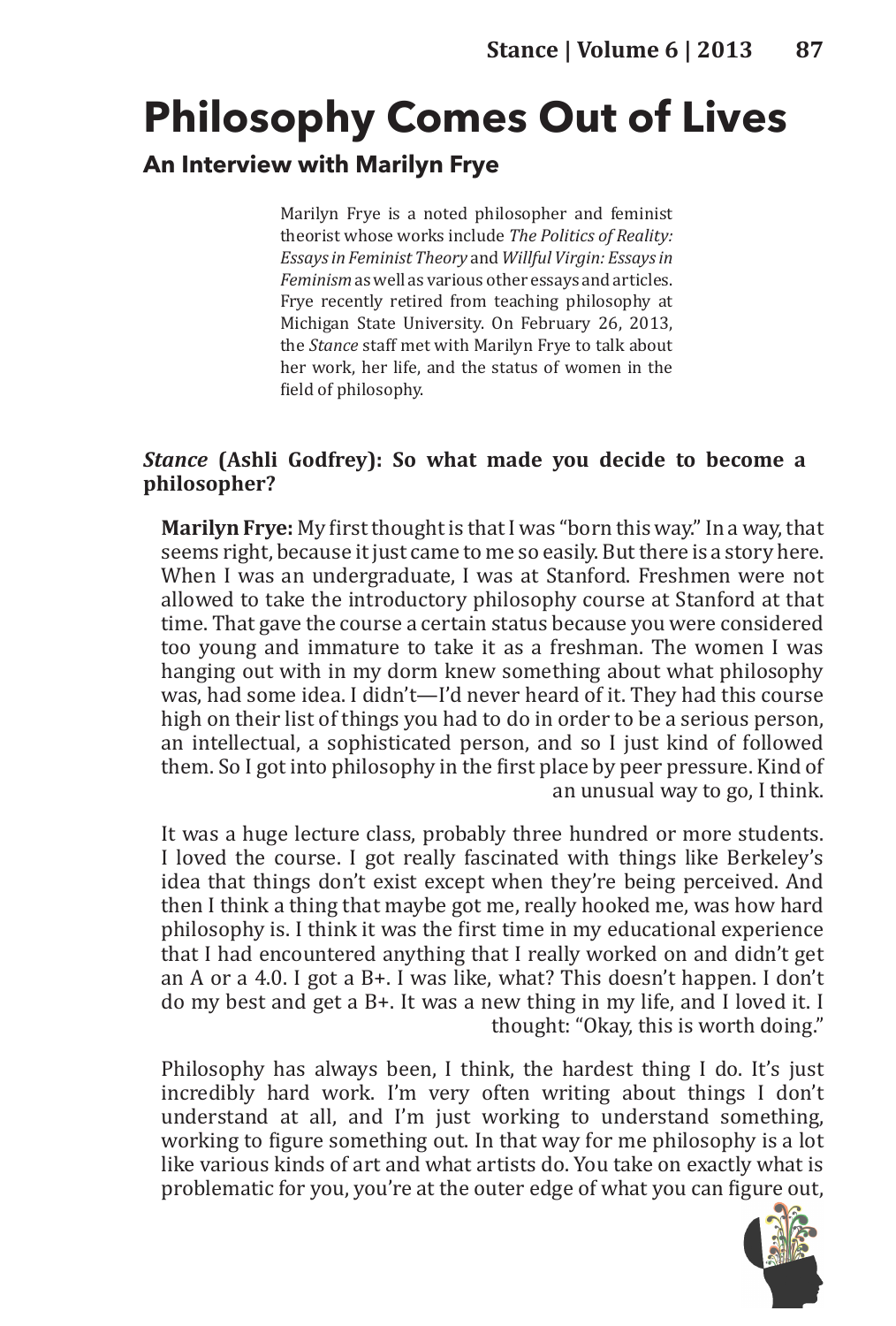and that's what you take on. You self-set the problems and the challenges. I don't write about stuff I already think I know. It's not interesting at all. I write about stuff I don't get. I think that's one reason it's endlessly interesting to me. I'll hear somebody give a paper on something I know almost nothing about in philosophy, and I will just dive in there. That's why I'm a philosopher. I hope the rest of you will have that much fun and work that hard.

## *Stance* **(AG): Marriage equality seems to have become the focal point for much lesbian and gay political activism in the last decade or so. What are your thoughts on this, especially considering your views regarding heterosexual marriage?**

**MF:** You have correctly anticipated that I am not a fan of the institution of marriage. It's got a terrible history in patriarchy, and I know people manage to live with it in ways that are okay, but it's designed to live in ways that are not okay, it seems to me. I don't get the mindset, the habit of thought, thinking the state should be an agency whose actions make a

**"Sometimes the people who hate and fear you are right about something."**

relationship legitimate or real. People doing commitment ceremonies—that makes sense to me. Usually that's a matter of people doing some rituals that accomplish things in their social milieu. Birthday parties do that, you know? That's nothing I have anything against.

As for the involvement of the state in legitimating relationships and the setting up of domestic lives, I don't see going to bat to get the state into my life that way, and it's sort of curious to me that so many lesbians and gay men want to do that. I can sort of figure it out, but it's not the way I look at things.

But then, the other thing is that, and this goes along with gays in the military, the gay movement (and they don't usually call it lesbian and gay because lesbians just get swept up under the male name of "gay") in its large public presence right now has only this focus. Many gay men and lesbians are doing a lot else that's not in the large public picture of what gays want these days. We want (supposedly) marriage and we want to be in the military. Great. Two of the greatest patriarchal institutions of all time [and] they're clamoring to get in. Not my politics at all, not how I look at things.

Now, I do recognize that in the present status quo, there are a lot of very concrete benefits to be gotten by getting these official statuses as married or in the military, such as pay and the possibility of various kinds of civil rights that should be there for everybody, [but] which are in fact limited to people in these statuses. So, it's not like I'd be out there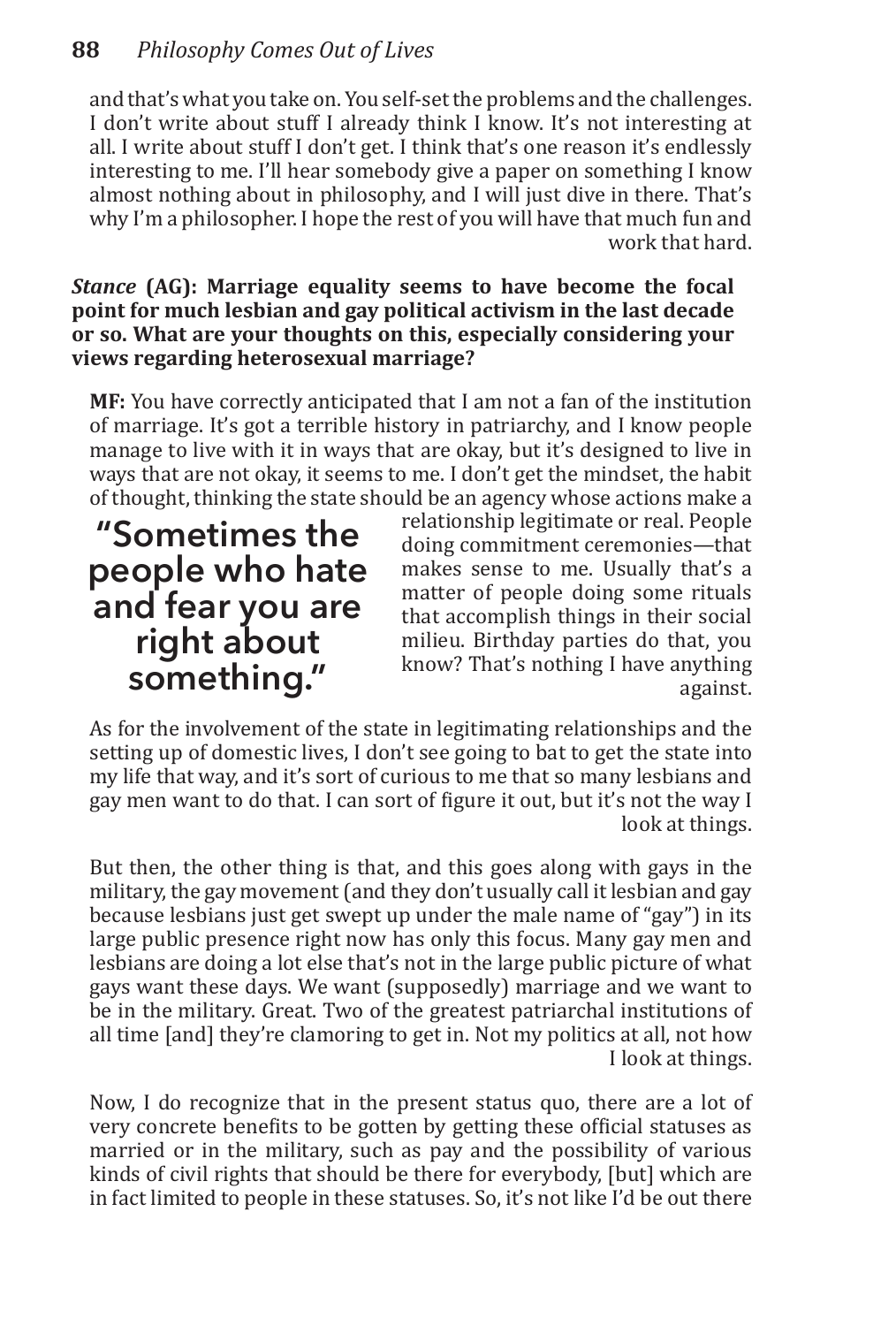# **Marilyn Frye 89**

lobbying in any eager way against gay marriage. I'm not against people getting the full range of civil rights and so on. It's just that that whole politics of "I want into all this wonderful stuff you've got" just doesn't seem right to me.

But I have one small hope for that whole situation. There are some people out there who are very convinced that if same-sex pairs are allowed to marry, it will, in fact, undermine and eventually destroy the institution of heterosexual marriage. I hope maybe they're right. Maybe "gay marriage" is more destructive than I ever would have thought. Sometimes the people who hate and fear you are right about something. It's good to think about it. In that case, maybe all this stuff I don't think is good politics will, in fact, end up right where I want to go.

## *Stance* **(AG): What do you consider to be the biggest roadblock for the acceptance of lesbianism?**

**MF:** That question really puzzles me. Acceptance by whom? I mean, I already accept it. It's like accepting that the sun rises. What is this "accept" business? So, I'm not sure what you mean.

I'm not going to be liked by everyone. In the big picture, in the culture at large, I really don't need more than tolerance. I don't need acceptance by most people. I don't need to be embraced. Just put up with me, and I'll put up with you. There are a lot of people around that I don't think are people I would want for neighbors because of their politics and their views, their lives. But tolerance, I feel, is required. That is, until they're actually dangerous to me.

*Stance* **(AG): Feminist philosophers are often critical of gender construction and the "gender regime." This creates interesting intersections with current movements of gender-identifying persons, such as the trans community and the "femme movement." Is this a place of conflict, and if so, can you expand on how current feminisms can structure a response?**

**MF:** I'm really sympathetic with both the poles you've sketched out there. I think that, as a feminist, you can see there are all kinds of things going on in the world that support the understanding that being a woman is something entirely defined as being the "other" of man, and as not having any positive content. And you also are very aware that there's this hierarchy of women and men. When you wake up as a feminist, you perceive all this, and you want to think, "No, this whole mode of doing things, of dividing people into these two, one against the other, needs to just be abolished. There shouldn't be any such thing."

One of the early writers about this was a French feminist named Monique Wittig. She argued that lesbians aren't women in just

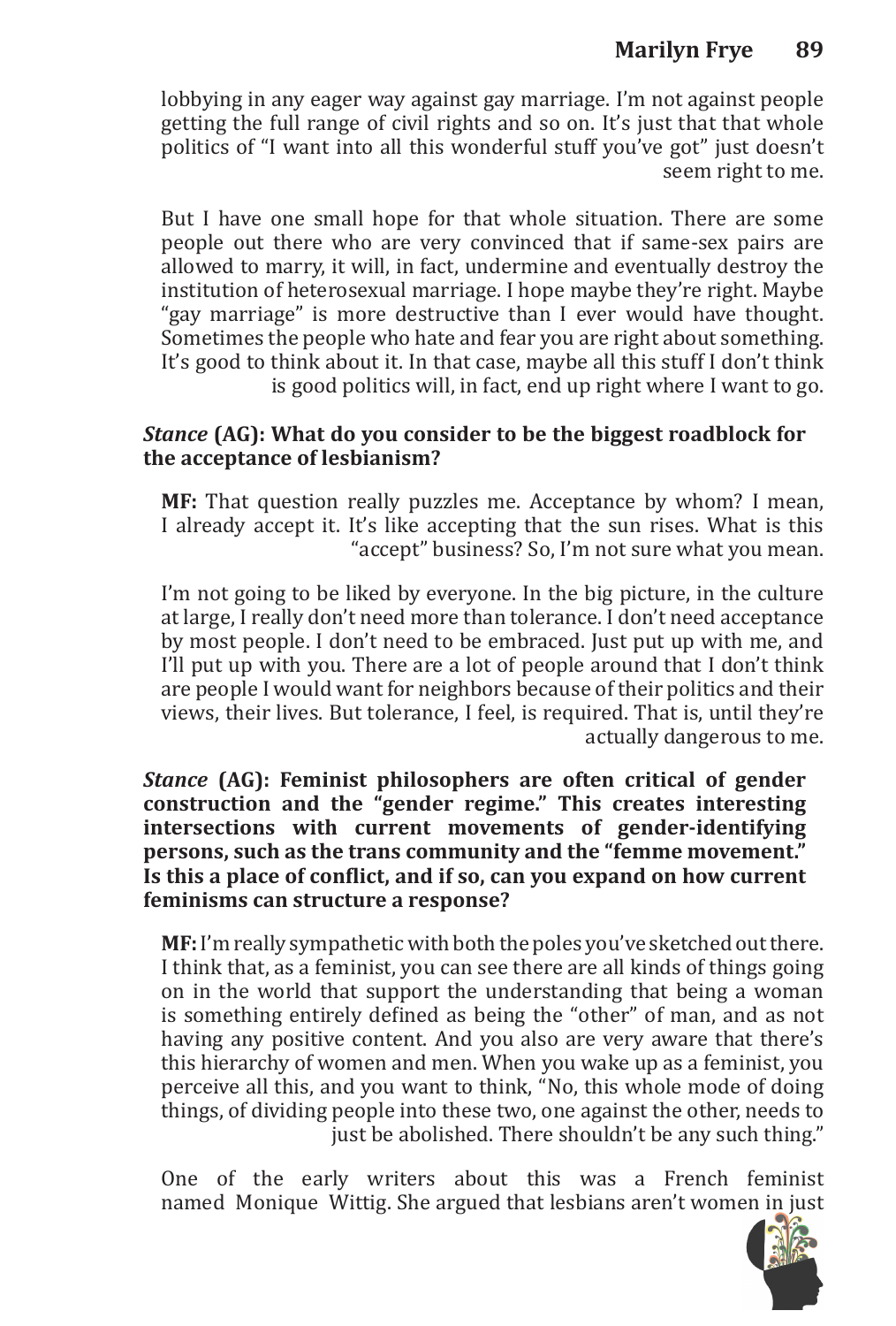this vein—that lesbians don't exist as the other of man. They exist we exist—as something ourselves. And then she thought that if feminism were successful there wouldn't be any more women, because that category would just dissolve. There are other people who have thought along similar lines, along an analogy of slave and master. Woman, man. Slave, master. You don't just want to get better treatment for slaves you want to abolish the whole thing, right? Let's just get rid of the whole operation, and then there will be no women (no slaves), and that's good.

But then there's another sort of moment in the feminist experience of life where being a woman is not, in fact, only being something relative to man. It is something you've lived, and you've adopted and taken on as something to be defended against oppression. You feel like you don't have to buy that woman is just the other of man. In fact, it may even seem like this whole idea that woman is just the other of man is nothing but a sort of self-serving male fantasy. He'd like it to be like that, but in fact women are something. We are something on our own. Woman as a positive category. We construct what woman is, thank you, by being it and by relations to each other and by chosen relationships, not imposed ones, with men. In that case, it seems entirely wrong to be thinking, "Well, let's just abolish gender—there won't be any women anymore." That's gynocide. And that's not at all where you want to go. What you want to do is make it more and more possible for more and more women to give the content to what it is to be a woman in many varied ways and in many varied situations. So these seem to me both pictures of what being a woman is that are both very available to you as a feminist.

Frankly, I'm prepared to just live with both of them and tolerate the ambiguity. There are these two lenses, and neither of them should be privileged as the only way to look at it. So I go with both, recognizing that they don't make sense in terms of each other, but they each make a lot of sense of my life. So, there it is. I think the ability to just hang in there with ambiguity is important for getting on with life. And important in politics so you don't keep generating these "all or nothing" ways of looking at things.

## *Stance* **(Esther Wolfe): I was wrestling with the ambiguity of it, and I think by posing the question I kind of wanted to be like, "Marilyn Frye, fix this for me!" And I really love that your answer embraced the liminality of those spaces and that you can live in that space.**

**MF:** They both help make sense of what's happening, so don't pitch either of them out. I think you can see in what I've written these two ways of looking at things emerging at different times. The second is articulated most fully in the one paper, "The Necessity of Differences." The other is not so fully articulated anywhere, but it's very present in the back of my mind in a lot of moments in *The Politics of Reality*. So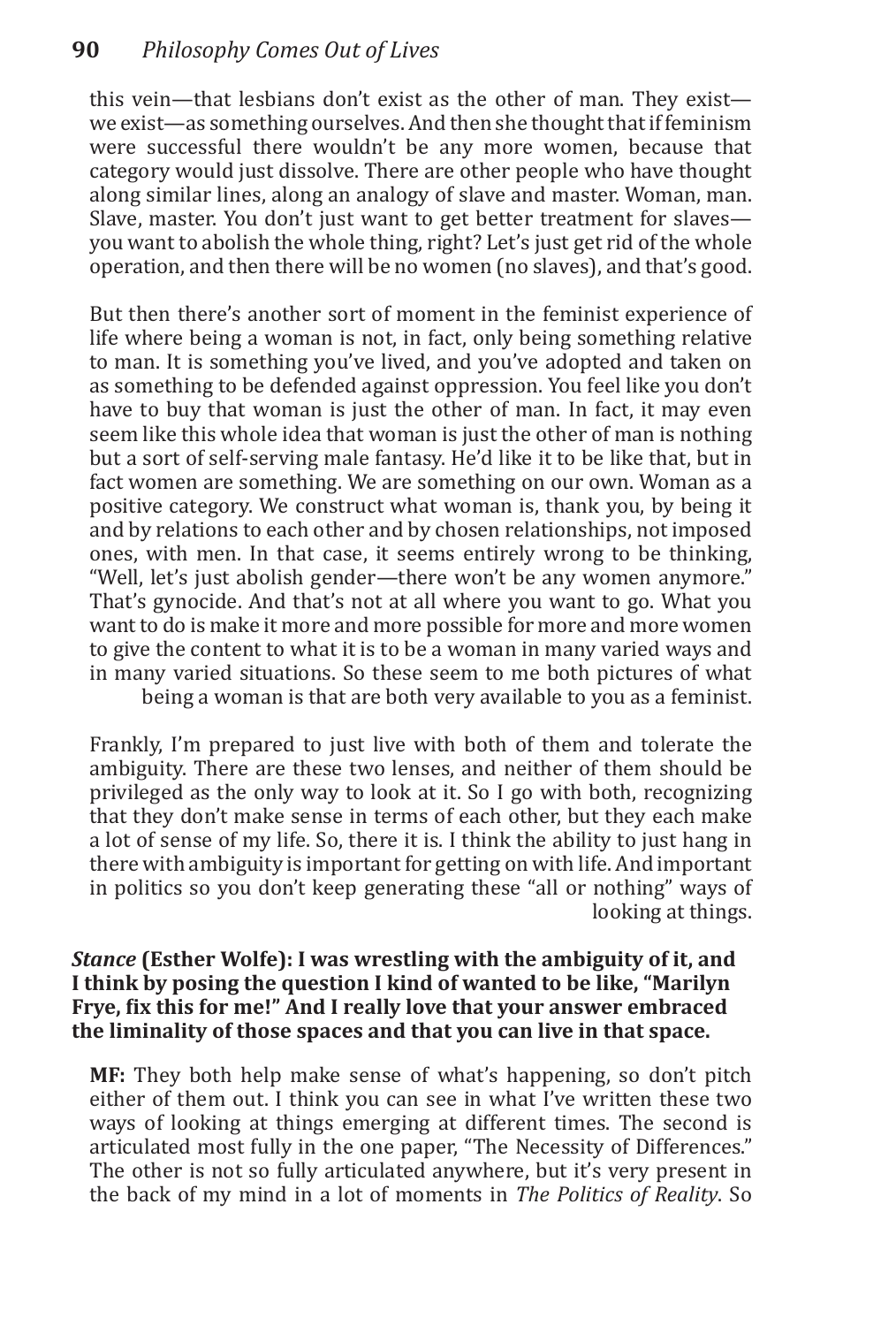# **Marilyn Frye 91**

don't abandon either of those overall pictures, even though they don't fit together with each other. Good, I'm very happy to have been helpful to somebody interested in that question.

## *Stance* **(AG): How would you describe a "wild woman?" Would you consider this phrase to mean the rejection of patriarchal norms?**

**MF:** It's a trope. It's a figure of speech. It suggests an image of women in patriarchy being tamed and domesticated, and that you could escape this, the scene of your domestication, if you want. I think that's a very useful image in a lot of ways. In particular, I think of the institution of marriage and related institutions. There's a very wide phenomenon that when somebody gets old, their younger female relatives, usually a daughter, sometimes a niece, is the primary helper, caretaker, or supporter. That's a kind of domestication that's deeply entrenched in someone who devotes a huge amount of her life without any reward. That kind of service to somebody in the family or anything like it is a kind of domestication.

With any trope like that, there's really nothing you can bank on forever because in another frame of reference you realize that all humans are domesticated animals. That's called socialization, and you don't survive as a human being if you don't do that. So everybody's domesticated. But that's in one frame. In another frame, looking at some of these institutions, it seems like a useful image to think of women as domesticated even though we could be wild. Aother thing about the image of women as tamed or domesticated, is that it seems to carry the suggestion of a "before" when women weren't yet tamed or domesticated. When we talk about domestication, we're talking about going from wild to domestic.

Even if in the history of our species there was in fact a time when the way humans lived was not male domination, to think too much in terms of trying to figure a future that's like the past may not be the way to go. I would not want to get bogged down by following this trope too far, but it's cool for a while. Certainly, for some individual women, it has been the image of themselves in their present situation as domesticated and tamed. It's just about right for them, and it encourages them to escape the zoo and go out and be wild. It can be very supportive for interpreting, in a useful way, certain kinds of conditions that women live in fairly commonly in our culture.

## *Stance* **(AG): Is it possible for men to deconstruct their own masculinity in a manner similar to "whitely" people? If so, what might this process involve, and what might be the result?**

**MF:** I'm going to fuss about the word "deconstruct." Deconstruction, in its most philosophical meaning as given to us by Derrida, is a particular kind of linguistic analysis. I'm talking here about a real reconstruction

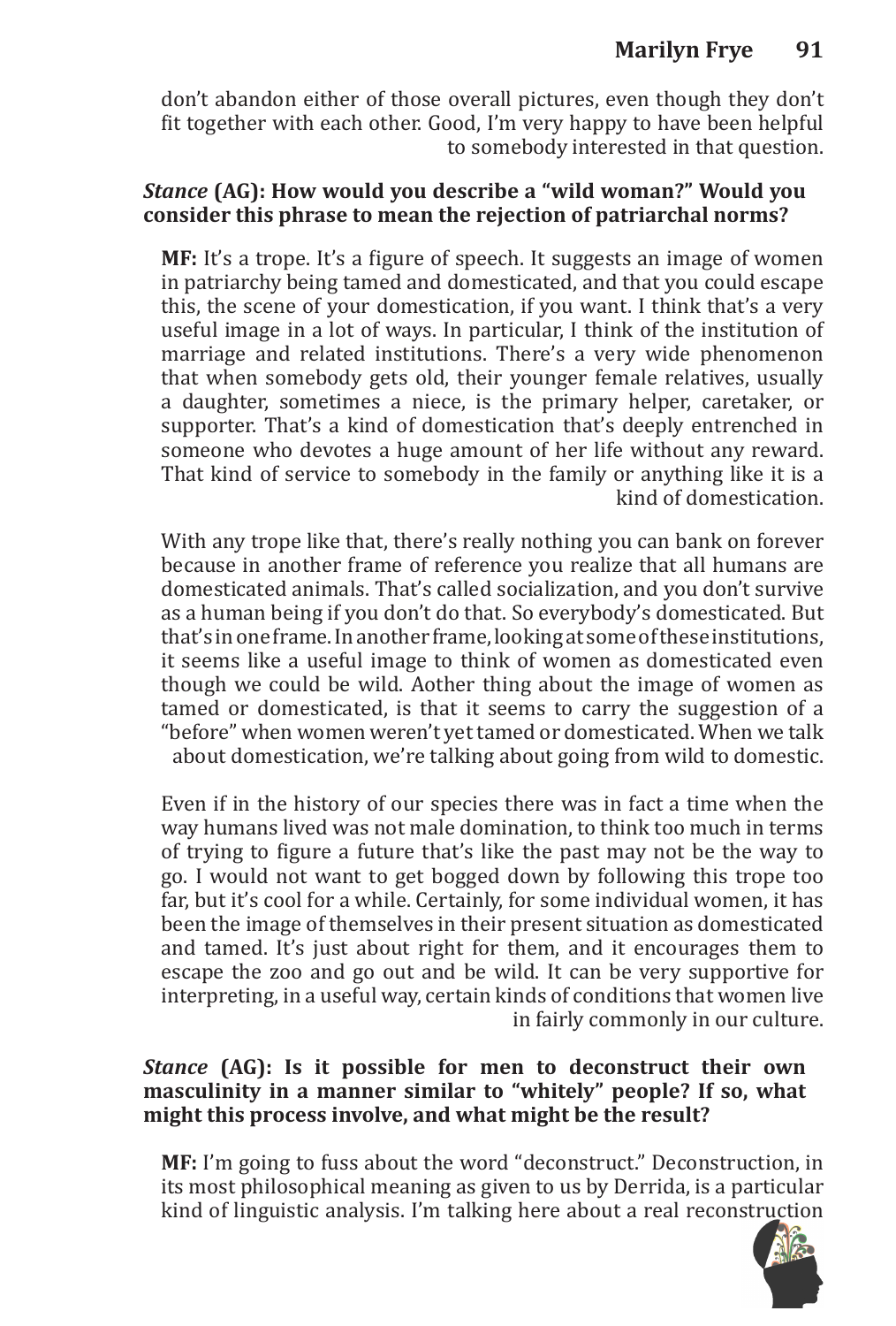of a person and a subjectivity. Deconstruction sounds to me like writing an essay.

As a person who is white and very prone to whiteliness, I can certainly say that it is possible to reduce my whiteliness quotient a whole lot. I can become aware of it in ways that cause me to feel displeasure and discomfort. I don't want that. I don't want to be like that. I recognize it and I begin to get sensitive to it. So yeah, you can change. You can change pretty deep habits.

How men should do it, and whether it is concretely or really going to be possible for this man, that man, or many men, I don't know. That's not my problem. That's their problem. Take it on or not. My experience trying to take it on regarding whiteliness is that we can make some headway.

You also have to pick your friends. There are a lot of people that get very dissatisfied with you when you stop being the correct way, the way

**"One of the things about various kinds of activism . . . is you go into the belly of the beast and start criticizing, rejecting, and resisting. You find out how much they hate you."**

they want you to be. You get called a traitor or a lover of the sort of person they hate. You don't get called that stuff if you've got the right friends.

If you go out in various, more challenging environments, you catch a lot of grief from people for it. That teaches you a lot, by the way. One of the things about various kinds of activism, and you see this in the work of Andrea Dworkin, is you go into the belly of the beast and start criticizing, rejecting, and resisting. You find out how much they hate you. "Oh, I didn't get that." You do

find out something about racism and racists. If you are a white person, and you get less whitely. I think men who get less masculine, tone that down, shift away from it, and so on will often find out how much men hate women. So it's up to you. Do it or not.

## *Stance* **(AG): What would your response to the category skeptic be in terms of your view that social categories are necessary in order to be intelligible to others?**

**MF:** The category skeptic says that social categories are imaginary or fictional or unreal. I'm saying: they're real. When we socially make things, they're as real as houses, cars, and the other stuff we socially make. So, there is a distinction between real and fictional. The category *goth* is real. I think possibly the category *schizophrenics* is not. I think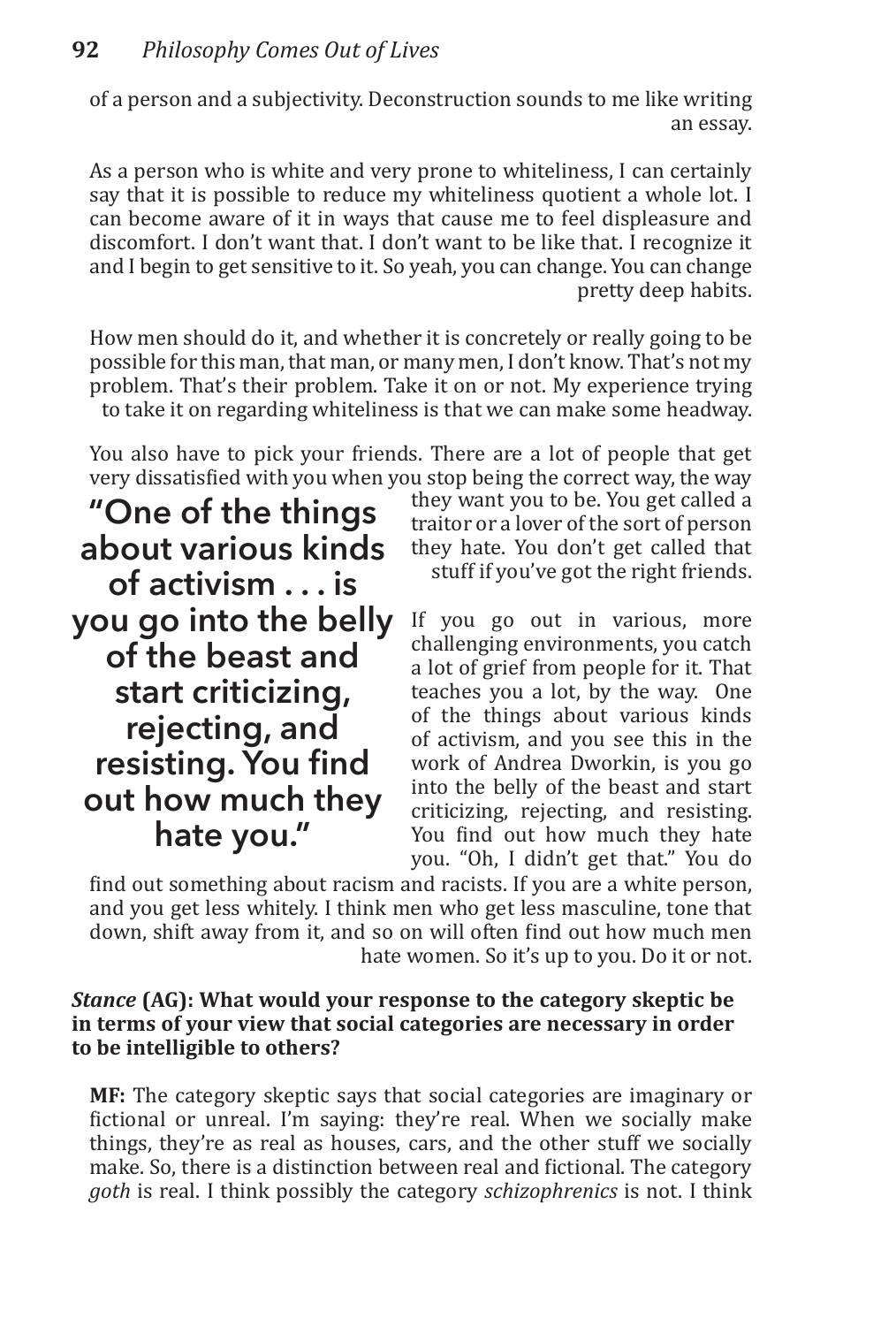there might not be a real thing there, though there is an effort to make there be one. But the category *Starfleet crew members*, that's fictional. There are fictional social categories, and then there are real ones. *Men*, *women*, those are real ones. *Athletes*, that's a real one. So I just think there is an idea that something which is socially made by us into our social relations can be made to go away. Just like somebody's imaginary friend. It's like you get talked out of it, and then it's not there anymore.

I think social categories are real. In fact, you can get hurt by them. They don't go away by wishing. It's as hard to get rid of as an old car. When does it finally rust out into dust? How hard do you have to work to get rid of that social construct? Well, similarly to get rid of *women*, to get rid of *addicts*. To have these not be categories? No. That's no easier than ridding the univers of materially real things.

Starting with Simone de Beauvoir, but in some other phases of feminist thought, theory, and philosophy, people have made the distinction between sex and gender very much with the idea in mind that sex is an unchanging given and gender is something that can change. I see where people thought that and, in fact, I think it was useful as a stage, and we should return to it for certain purposes sometimes. Along with that, though, came the image that we can just undo gender. It's merely social. It's not material. I see how it can seem like that, but it doesn't just go away. It is as real as the desk, the chair, and the car. It is going to be just as resistant to annihilation.

## *Stance* **(AG): The field of philosophy has a persistent reputation for being especially hostile and unwelcoming toward women. As a woman philosopher, can you comment on your own experience?**

**MF:** Very soon after I decided I was a philosophy major, I was explicitly told by a philosophy professor, in so many words, that philosophy is not a women's field and that women don't do well in philosophy. I think he meant to be helpful, that I shouldn't get into something that was not going to pay off for me.

So from then on, I was in a defensive posture. I've got to show them. I'm going to do this even though he thinks I can't—they think I can't. I took him to be expressing a general view, to be manifesting a general climate. I didn't take him to be speaking solely as just one individual person with a certain opinion. I later talked about our experiences with another woman who had been in that department at that time (as an instructor). She said in that time and place, she felt that if you were a woman and a philosopher, you were just a living, breathing contradiction. That expressed it very nicely, I think—the way it was for me for many years. I got started in this before the woman's movement really got cranked up. I was relatively unaware of and unaffected by it until I was already

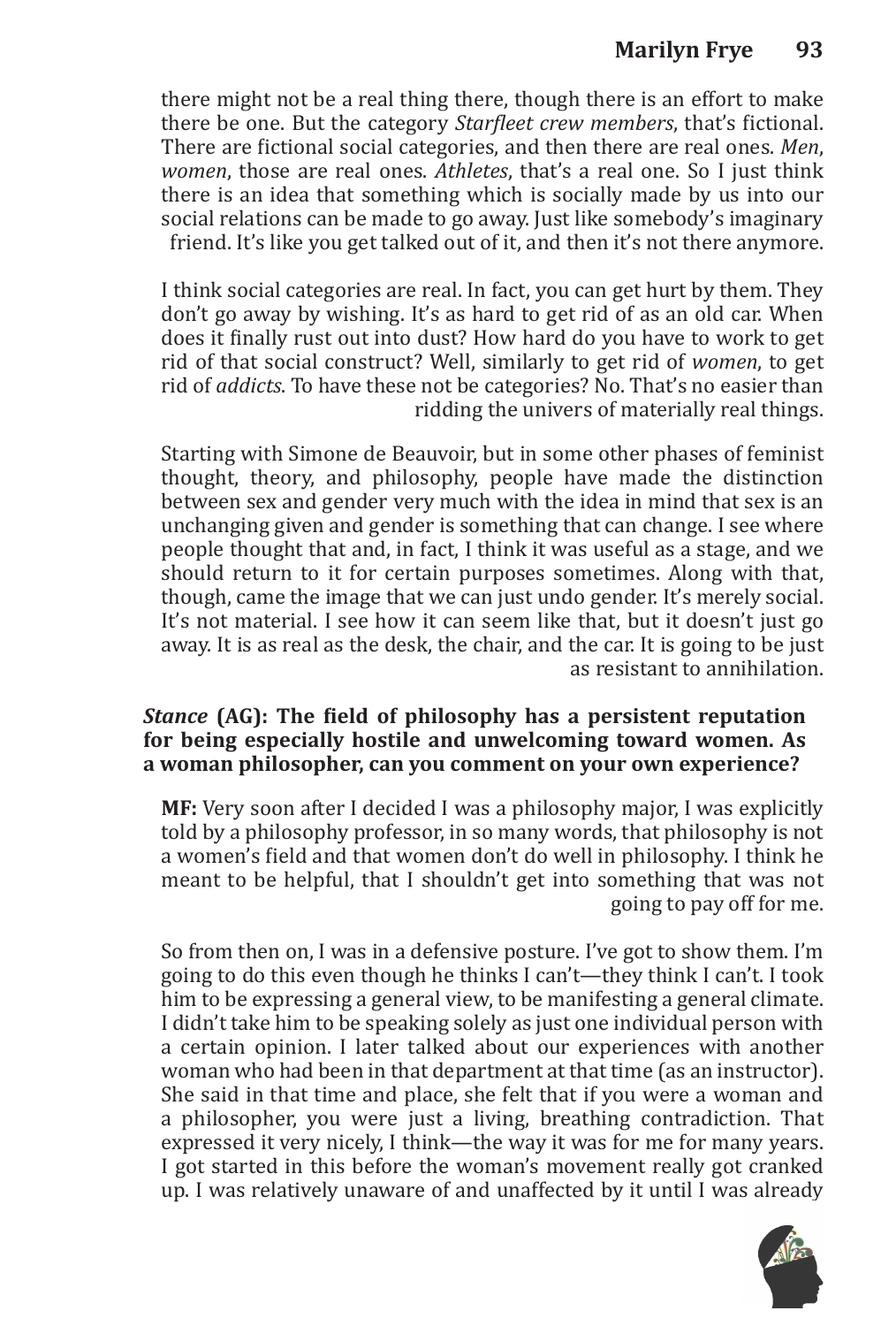a beginning professor. I really had to be in a stance of fighting to do this thing, fighting to prove I *could* do this thing. It tempts you also to some bad things, like thinking as you do succeed in doing it, "How exceptional I am. I'm a woman, but I'm exceptional, and I can do this." That's a very bad place to go, and so it can cultivate some vices as well as strengths and makes the whole thing harder, much harder.

Now I think it's more that hostility to women has gone underground. In this country and in this time, it would be very unlikely that this professor would tell this new female major, "This isn't a woman's field; you shouldn't try to do this," in so many words. But it's there. So, I think it may be even harder to cope. It was right up front for me. I knew exactly what I was up against. And I think it may be more confusing now, more surprising or shocking when a moment goes by when it suddenly is overt, and then it goes secret right away. You think, "Did he really say that?" or "Did I really pick that up?" Then you doubt yourself because you really can't quite believe that's actually there.

I think it may be even more problematic in many places. My general take on the question "Well, have things changed or not?" is it's a completely different world, and nothing has changed. There are many more women in philosophy. We are much more present and recognized. The Eastern Division just had a wonderful woman philosopher as its president. Linda Alcoff is a feminist philosopher, a really good philosopher, and she gets a lot of recognition. That wouldn't have happened thirty years ago. There were one or two women philosophers around when I was coming up, but just a tiny few, so things really have changed, they really have. Now, at least you know if somebody says something or does something sexist to you, you can call it. You can say, "That's sexist." I used to say that, and they said, "What's that?" Now they argue with me; they know what I'm saying.

## *Stance* **(AG): What advice do you have for an undergraduate who wishes to pursue a career in philosophy and do you have any advice specifically for undergraduate women?**

**MF:** Well, I guess if it's you, and you love it, don't get talked out of it. Just go for it. Historically, both men and women philosophers, artists, musicians, and so on, have often had to make their living at some day job or another. Maybe you don't get to be a philosophy professor. I think in most of the things you might want to do, things that are intellectually interesting, creative, and exciting, you will have your moments when somebody thinks a woman can't do it, and they are afraid she can. It's so threatening that a woman can do what they can do, and they have to get really mean. You'll run into bad stuff. But, if it's you, do it. Actually, that's not that different than my advice to men, except the women are going to have to be stronger to do it, and that's not fair.